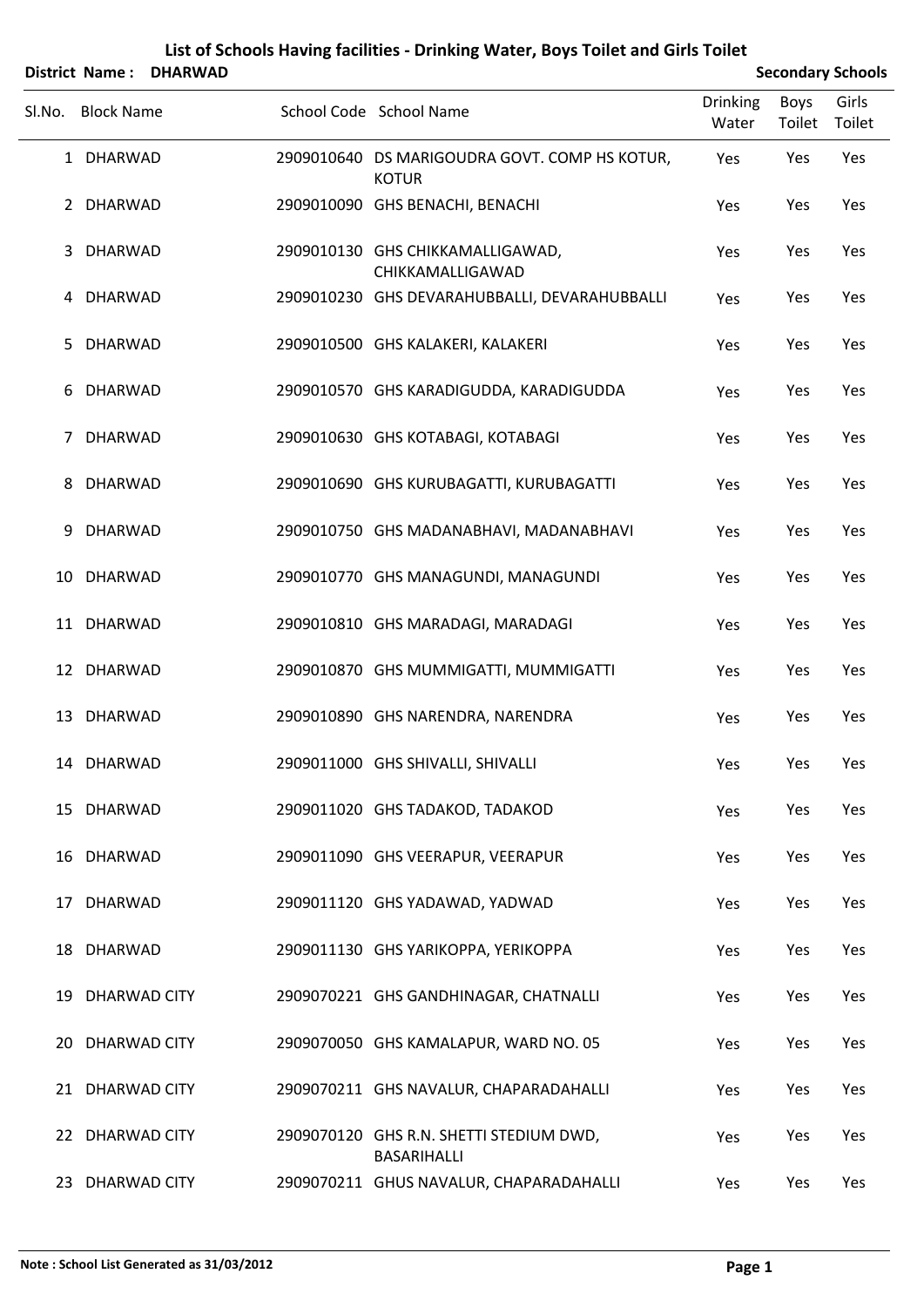|        | District Name:    | <b>DHARWAD</b> |                                                         |                          |                       | <b>Secondary Schools</b> |
|--------|-------------------|----------------|---------------------------------------------------------|--------------------------|-----------------------|--------------------------|
| Sl.No. | <b>Block Name</b> |                | School Code School Name                                 | <b>Drinking</b><br>Water | <b>Boys</b><br>Toilet | Girls<br>Toilet          |
|        | 24 DHARWAD CITY   |                | 2909070040 GUHS GULAGANJIKOPPA, ALADAKATTI              | Yes                      | Yes                   | Yes                      |
|        | 25 DHARWAD CITY   |                | 2909070151 GUHS MADARMADDI DWD, BETAKERUR               | Yes                      | Yes                   | Yes                      |
|        | 26 HDMC           |                | 2909060381 GHS ANAND NAGAR, WARD NO. 38                 | Yes                      | Yes                   | Yes                      |
|        | 27 HDMC           |                | 2909060670 GHS BIDNAL, WARD NO. 67                      | Yes                      | Yes                   | Yes                      |
|        | 28 HDMC           |                | 2909060460 GHS HOSUR, WARD NO. 46                       | Yes                      | Yes                   | Yes                      |
|        | 29 HDMC           |                | 2909060331 GHS NAGASHETTIKOPPA, WARD NO. 33             | Yes                      | Yes                   | Yes                      |
|        | 30 HDMC           |                | 2909060631 GHS NEKAR NAGAR HUBLI, WARD NO. 63           | Yes                      | Yes                   | Yes                      |
|        | 31 HDMC           |                | 2909060531 GHS PENDARGALLI, WARD NO. 53                 | Yes                      | Yes                   | Yes                      |
|        | 32 HDMC           |                | 2909060281 GHS VISHWESHWAR NAGAR, WARD NO. 28           | Yes                      | Yes                   | Yes                      |
|        | 33 HDMC           |                | 2909060631 GOVT URDU HS SADASHIVNAGAR, WARD<br>NO. 63   | Yes                      | Yes                   | Yes                      |
|        | 34 HDMC           |                | 2909060382 GUHS RMSA ANANDNGR HBL, WARD NO. 38          | Yes                      | Yes                   | Yes                      |
|        | 35 HUBLI          |                | 2909020020 GHS ADARAGUNCHI, ADARAGUNCHI                 | Yes                      | Yes                   | Yes                      |
|        | 36 HUBLI          |                | 2909020040 GHS ANCHATAGERI, ANCHATAGERI                 | Yes                      | Yes                   | Yes                      |
|        | 37 HUBLI          |                | 2909020060 GHS BELAGALI, BELAGALLI                      | Yes                      | Yes                   | Yes                      |
|        | 38 HUBLI          |                | 2909020280 GHS KIRESUR, KIRESUR                         | Yes                      | Yes                   | Yes                      |
|        | 39 HUBLI          |                | 2909020290 GHS KOLIWAD, KOLIWAD                         | Yes                      | Yes                   | Yes                      |
|        | 40 HUBLI          |                | 2909020310 GHS KURUDIKERI, KURADIKERI                   | Yes                      | Yes                   | Yes                      |
|        | 41 HUBLI          |                | 2909020320 GHS KUSUGAL, KUSUGAL                         | Yes                      | Yes                   | Yes                      |
|        | 42 HUBLI          |                | 2909021011 GHS NAVANAGAR HUBLI, WARD NO. 24             | Yes                      | Yes                   | Yes                      |
|        | 43 HUBLI          |                | 2909020050 GHUS ARALIKATTI, B ARALIKATTI                | Yes                      | Yes                   | Yes                      |
|        | 44 HUBLI          |                | 2909020481 GOVT COMPOSITE HS GOKUL, WARD NO.37          | Yes                      | Yes                   | Yes                      |
|        | 45 HUBLI          |                | 2909020430 GOVT. PU COLL RAYNAL, RAYNAL                 | Yes                      | Yes                   | Yes                      |
|        | 46 HUBLI          |                | 2909020590 GOVT. PU COLLEGE GOPANAKOPPA, WARD<br>NO. 29 | Yes                      | Yes                   | Yes                      |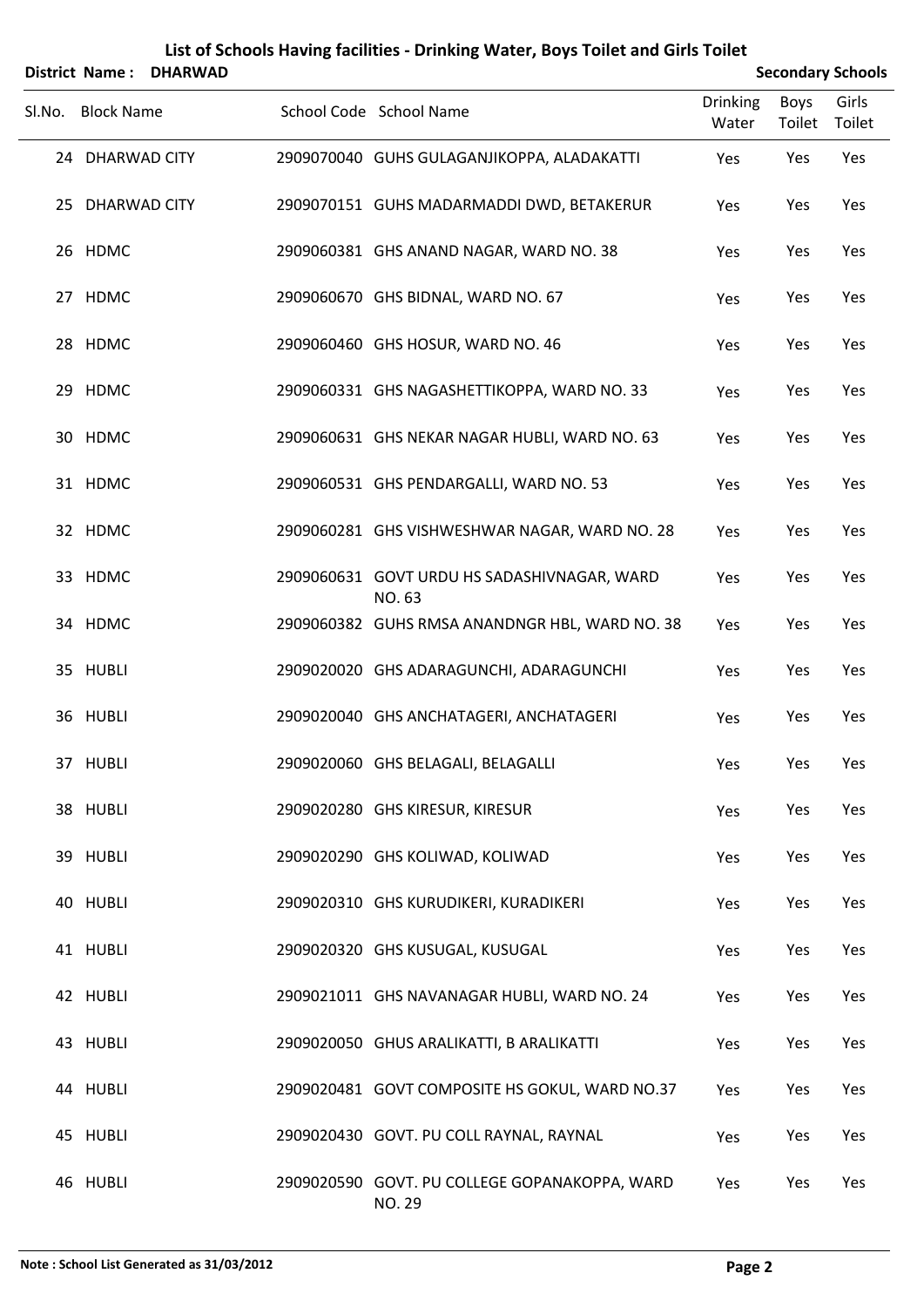|        | <b>District Name:</b> | <b>DHARWAD</b> |                                                           | <b>Secondary Schools</b> |                |                 |
|--------|-----------------------|----------------|-----------------------------------------------------------|--------------------------|----------------|-----------------|
| SI.No. | <b>Block Name</b>     |                | School Code School Name                                   | Drinking<br>Water        | Boys<br>Toilet | Girls<br>Toilet |
|        | 47 HUBLI              |                | 2909020210 HASARADDI GOVT HS HALYAL, HALYAL               | Yes                      | Yes            | Yes             |
| 48     | KALGHATAGI            |                | 2909030100 G H S BEERAVALLI, BEERAVALLI                   | Yes                      | Yes            | Yes             |
| 49     | KALGHATAGI            |                | 2909030120 G H S BELAVANTAR, BELAVANTARA                  | Yes                      | Yes            | Yes             |
| 50     | KALGHATAGI            |                | 2909030430 G H S JINNUR, JINNUR                           | Yes                      | Yes            | Yes             |
|        | 51 KALGHATAGI         |                | 2909030530 G H S KURUVINAKOPPA, KURAVINAKOPPA             | Yes                      | Yes            | Yes             |
|        | 52 KALGHATAGI         |                | 2909030060 GHS BAGADAGERI, BAGADAGERI                     | Yes                      | Yes            | Yes             |
|        | 53 KALGHATAGI         |                | 2909030070 GHS BAMMIGATTI, BAMMIGATTI                     | Yes                      | Yes            | Yes             |
|        | 54 KALGHATAGI         |                | 2909030110 GHS BEGUR, BEGUR                               | Yes                      | Yes            | Yes             |
| 55.    | KALGHATAGI            |                | 2909030170 GHS CHALMATTI, CHALAMATTI                      | Yes                      | Yes            | Yes             |
| 56     | KALGHATAGI            |                | 2909030210 GHS DEVIKOPPA, DEVIKOPPA                       | Yes                      | Yes            | Yes             |
| 57     | KALGHATAGI            |                | 2909030380 GHS HIREHONNIHALLI, HIREHONNIHALLI             | Yes                      | Yes            | Yes             |
| 58     | KALGHATAGI            |                | 2909030400 GHS HULAKOPPA, HULAKOPPA                       | Yes                      | Yes            | Yes             |
| 59     | KALGHATAGI            |                | 2909030882 GHS KALGHATAGI LT SHIVAPUR, KALGHATAGI         | Yes                      | Yes            | Yes             |
|        | 60 KALGHATAGI         |                | 2909030600 GHS MUTTAGI, MUTTAGI                           | Yes                      | Yes            | Yes             |
|        | 61 KALGHATAGI         |                | 2909030800 GHS SURASHETTIKOPPA, SURASHETTIKOPPA           | Yes                      | Yes            | Yes             |
|        | 62 KALGHATAGI         |                | 2909030850 GHS UGGINAKERI, UGGINAKERI                     | Yes                      | Yes            | Yes             |
|        | 63 KALGHATAGI         |                | 2909030882 GOVT URDU HS KALGHATAGI, KALGHATAGI            | Yes                      | Yes            | Yes             |
|        | 64 KALGHATAGI         |                | 2909030882 GOVT. GIRLS HS KALGHATAGI, KALGHATAGI          | Yes                      | Yes            | Yes             |
| 65     | KALGHATAGI            |                | 2909030882 GOVT. PU COLL KALGHATAGI, KALGHATAGI           | Yes                      | Yes            | Yes             |
| 66     | KALGHATAGI            |                | 2909030700 GOVT. PU COLLEGE SANGAMESHWAR,<br>SANGAMESHWAR | Yes                      | Yes            | Yes             |
| 67     | KUNDAGOL              |                | 2909040170 FCM GOVT PU COLL GUDAGERI, GUDAGERI            | Yes                      | Yes            | Yes             |
| 68     | KUNDAGOL              |                | 2909040320 G JR. COLL KAMADOLLI, KAMADOLLI                | Yes                      | Yes            | Yes             |
| 69     | KUNDAGOL              |                | 2909040230 G PU COLL HIREGUNJAL, HIREGUNJAL               | Yes                      | Yes            | Yes             |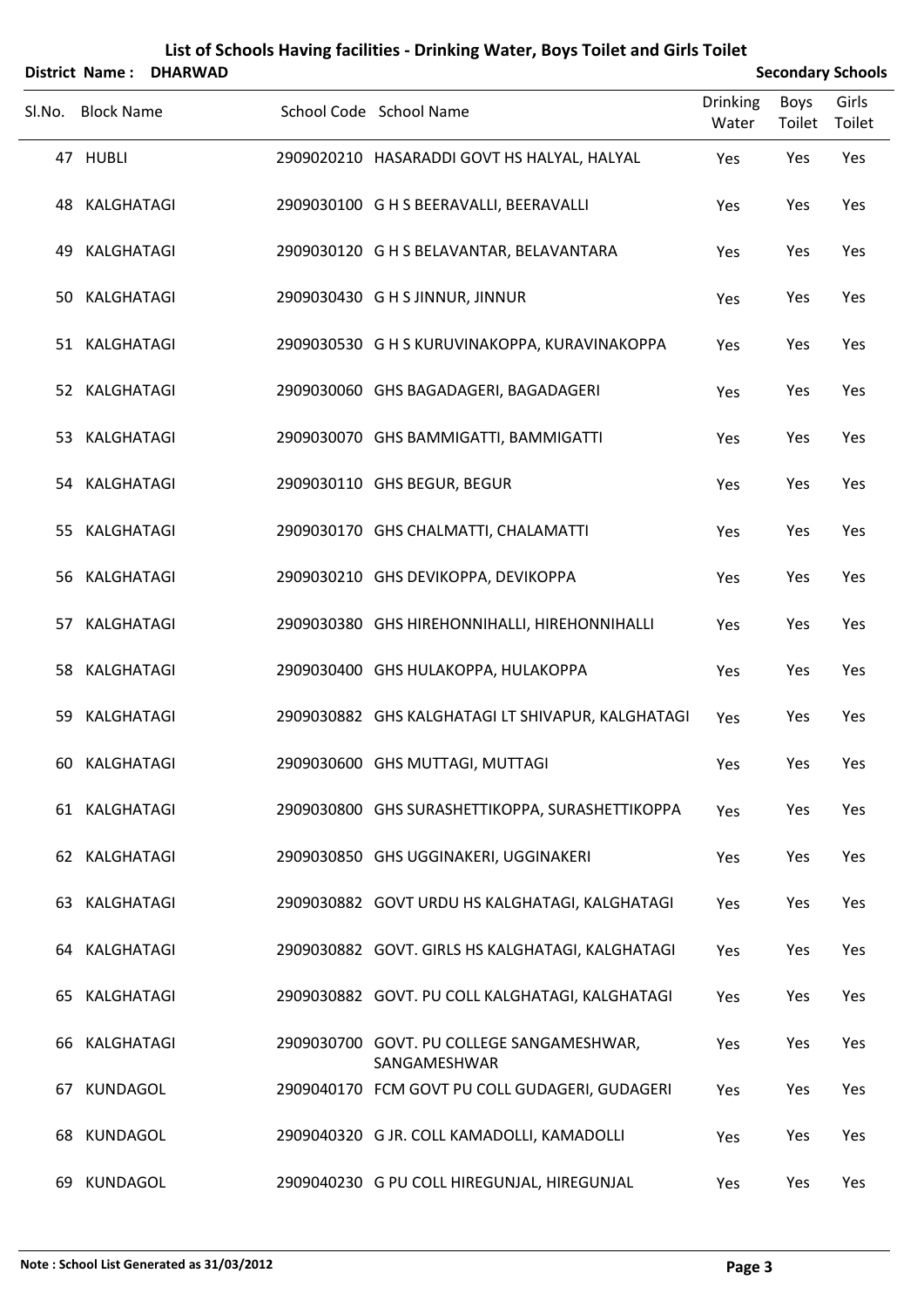|        |                   | <b>District Name: DHARWAD</b> |                                           | <b>Secondary Schools</b> |                |                 |
|--------|-------------------|-------------------------------|-------------------------------------------|--------------------------|----------------|-----------------|
| SI.No. | <b>Block Name</b> |                               | School Code School Name                   | Drinking<br>Water        | Boys<br>Toilet | Girls<br>Toilet |
|        | 70 KUNDAGOL       |                               | 2909040491 GGHS SAUNSHI, SAUNSHI          | Yes                      | Yes            | Yes             |
|        | 71 KUNDAGOL       |                               | 2909040020 GHS BARADWAD, BARADAWAD        | Yes                      | Yes            | Yes             |
|        | 72 KUNDAGOL       |                               | 2909040060 GHS BETADUR, BETADUR           | Yes                      | Yes            | Yes             |
|        | 73 KUNDAGOL       |                               | 2909040210 GHS HARLAPUR, HARALAPUR        | Yes                      | Yes            | Yes             |
|        | 74 KUNDAGOL       |                               | 2909040240 GHS HIREHARKUNI, HIREHARAKUNNI | Yes                      | Yes            | Yes             |
|        | 75 KUNDAGOL       |                               | 2909040250 GHS HIRENARTI, HIRENARTI       | Yes                      | Yes            | Yes             |
|        | 76 KUNDAGOL       |                               | 2909040290 GHS INGALAGI, INGALAGI         | Yes                      | Yes            | Yes             |
|        | 77 KUNDAGOL       |                               | 2909040581 GHS KAN KUNDAGOL, KUNDAGOL     | Yes                      | Yes            | Yes             |
|        | 78 KUNDAGOL       |                               | 2909040370 GHS MALALI, MALALI             | Yes                      | Yes            | Yes             |
|        | 79 KUNDAGOL       |                               | 2909040390 GHS MATTIGATTI, MATTIGATTI     | Yes                      | Yes            | Yes             |
| 80     | KUNDAGOL          |                               | 2909040440 GHS RAMANAKOPPA, RAMANAKOPPA   | Yes                      | Yes            | Yes             |
|        | 81 KUNDAGOL       |                               | 2909040610 GHS TARLGHAT, TARLGHATT        | Yes                      | Yes            | Yes             |
|        | 82 KUNDAGOL       |                               | 2909040550 GHS YARAGUPPI, YARAGUPPI       | Yes                      | Yes            | Yes             |
|        | 83 KUNDAGOL       |                               | 2909040560 GHS YAREBUDIHAL, YARIBUDIHAL   | Yes                      | Yes            | Yes             |
|        | 84 KUNDAGOL       |                               | 2909040581 GUHS KUNDAGOL, KUNDAGOL        | Yes                      | Yes            | Yes             |
|        | 85 NAVALGUND      |                               | 2909050040 GHS AMARGOL, AMARGOL           | Yes                      | Yes            | Yes             |
|        | 86 NAVALGUND      |                               | 2909050592 GHS ANNIGERI, ANNIGERI         | Yes                      | Yes            | Yes             |
|        | 87 NAVALGUND      |                               | 2909050150 GHS BYALAL, BYALAL             | Yes                      | Yes            | Yes             |
|        | 88 NAVALGUND      |                               | 2909050160 GHS CHILAKAWAD, CHILAKAWAD     | Yes                      | Yes            | Yes             |
|        | 89 NAVALGUND      |                               | 2909050170 GHS DATANAL, DATANAL           | Yes                      | Yes            | Yes             |
|        | 90 NAVALGUND      |                               | 2909050200 GHS GUDISAGAR, GUDISAGAR       | Yes                      | Yes            | Yes             |
|        | 91 NAVALGUND      |                               | 2909050220 GHS HALKUSUGAL, HALKUSUGAL     | Yes                      | Yes            | Yes             |
|        | 92 NAVALGUND      |                               | 2909050260 GHS IBRAHIMPUR, IBRAHIMPUR     | Yes                      | Yes            | Yes             |